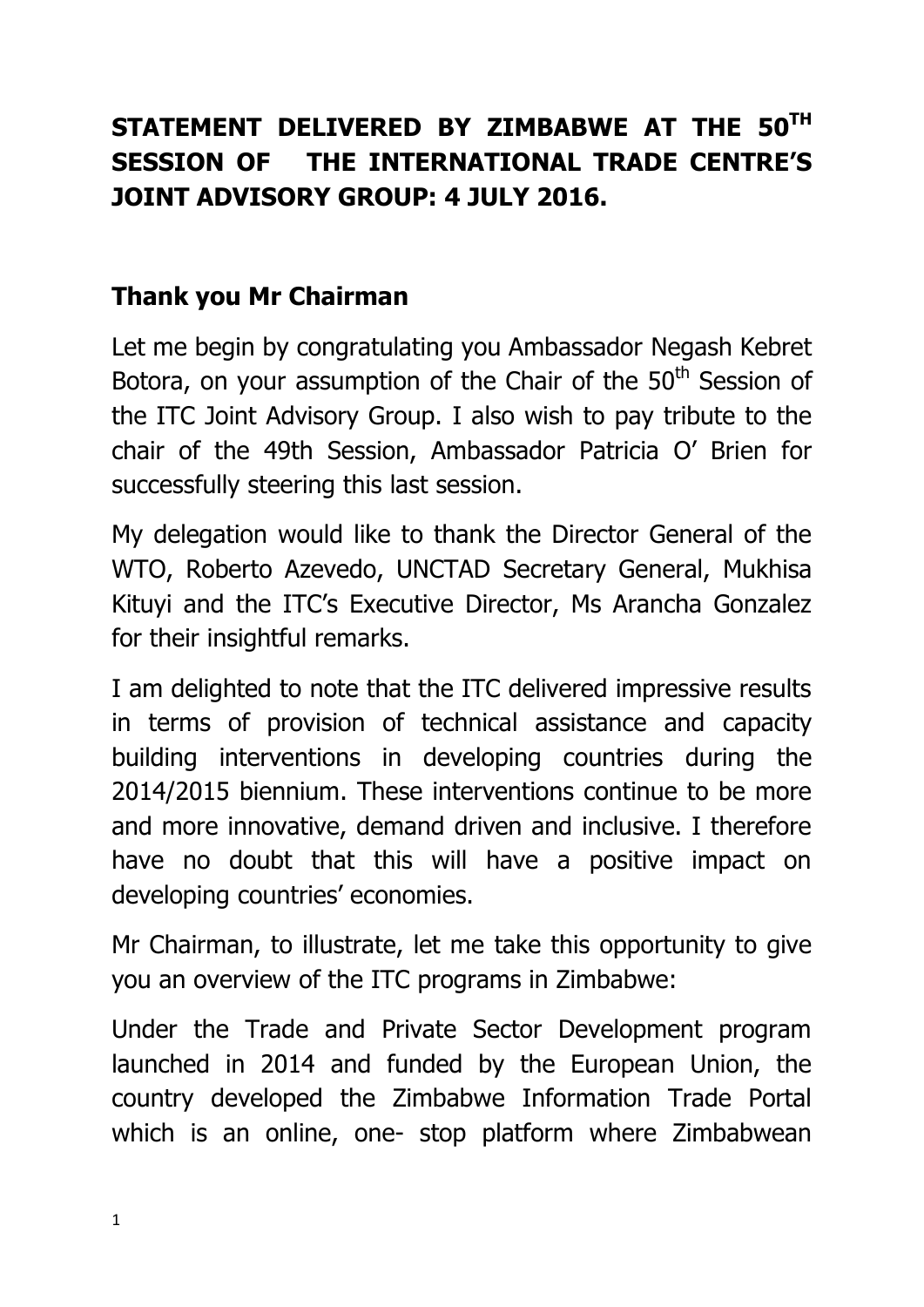companies are accessing information on trade, investment and tourism for purposes of marketing their products and services.

The Standards Association of Zimbabwe (SAZ) has been assisted to set up a chromatography laboratory to increase capacity to test and certify agro-foods for exports. SAZ has also been accredited with the Occupational Health and Safety Management Systems-OHSMS. This accreditation allows SAZ to issue safety management certificates.

Further to this the ITC has provided trade and investment related capacity building to Government Departments, Trade and Investment Institutions including SMEs and the private sector in Zimbabwe. This includes training on TBT, SPS and rules of origin to build the capacity of the country to implement the interim Economic Partnership Agreement with the EU.

Under the Aim for Results program, ZimTrade has been assisted to enhance performance in results management and be able to identify areas for improvement.

Further to the implementation of current programs, the ITC launched a program to strengthen our national SPS institutional framework last month. ITC is also formulating and designing an agriculture productivity and trade development program that will assist the country to further commercialise agricultural productivity towards improving food security and increasing exports in the region and beyond.

We welcome this program which will target agriculture and rural development to ensure inclusive economic growth. As you might be aware that over 70% of our population lives in the rural areas and depend on agriculture for their livelihoods. The program will also be private sector led. To this end, my